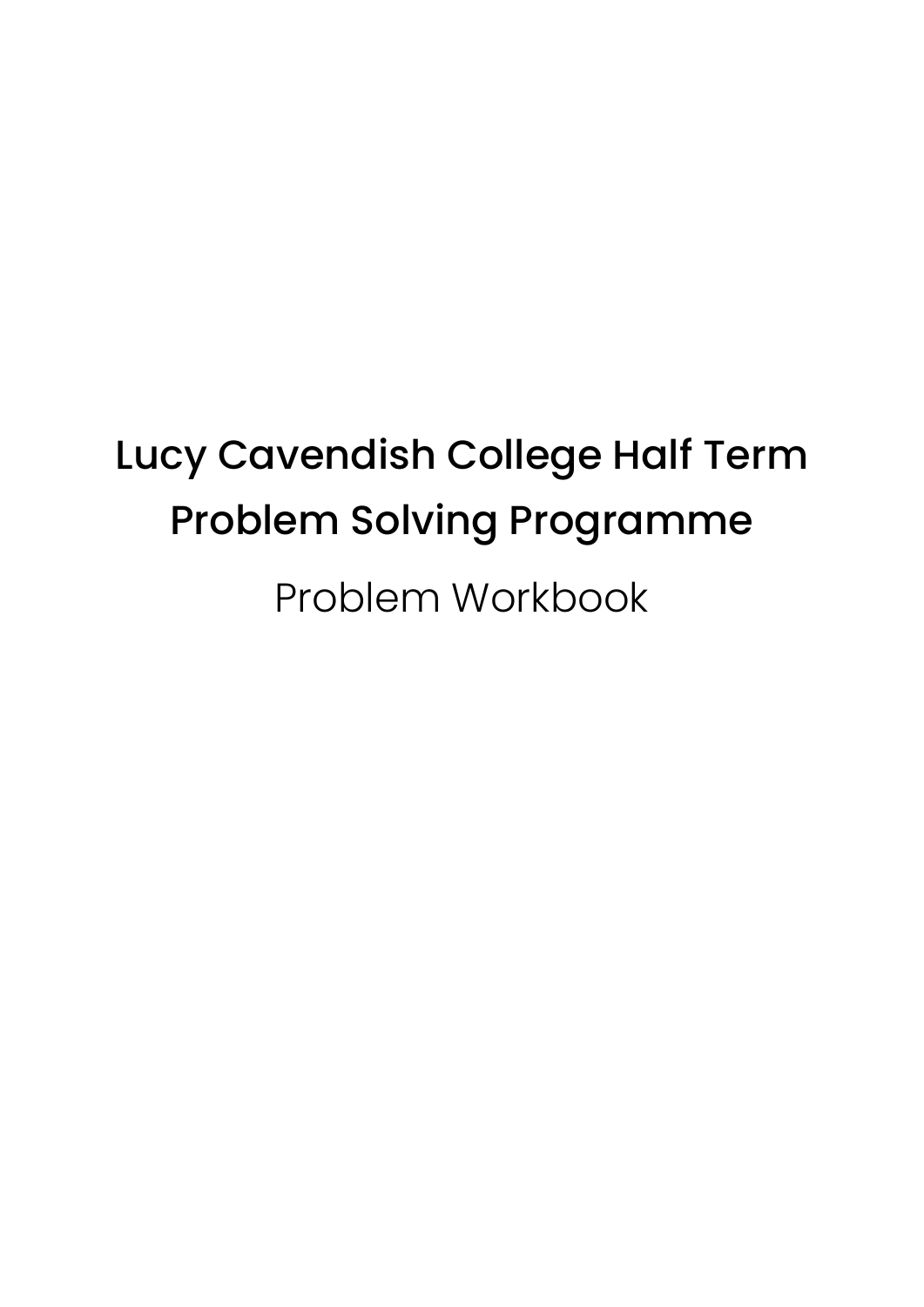### Problem 1: Blue Squares

Stephanie has invited her friends Rowan and Colleen to her home. They are all perfectly logical. She tells them that she has hidden a surprise under one of the blue squares.



Stephanie has privately told Rowan the row number of the surprise and Colleen the column letter of the surprise, and everyone is aware of this. The following conversation ensues.

Rowan: *I don't know where the surprise is, but I also know that Colleen doesn't know.*

Colleen: *Yes, indeed, at first I didn't know the location of the surprise. But now I know where it is.*

Rowan: *In that case, I now also know where it must be.*

Q1.1. Where is the surprise?

Q1.2. Suppose that before any conversation took place, someone trips over B1, which opens, revealing it to be empty.

- a) Could the conversation have proceeded as before?
- b) Were either of them surprised to see it empty?
- c) How can it have changed the conversation, if they both knew it already?

d) How can it be that adding information, that B1 is empty, makes Rowan's statement become false?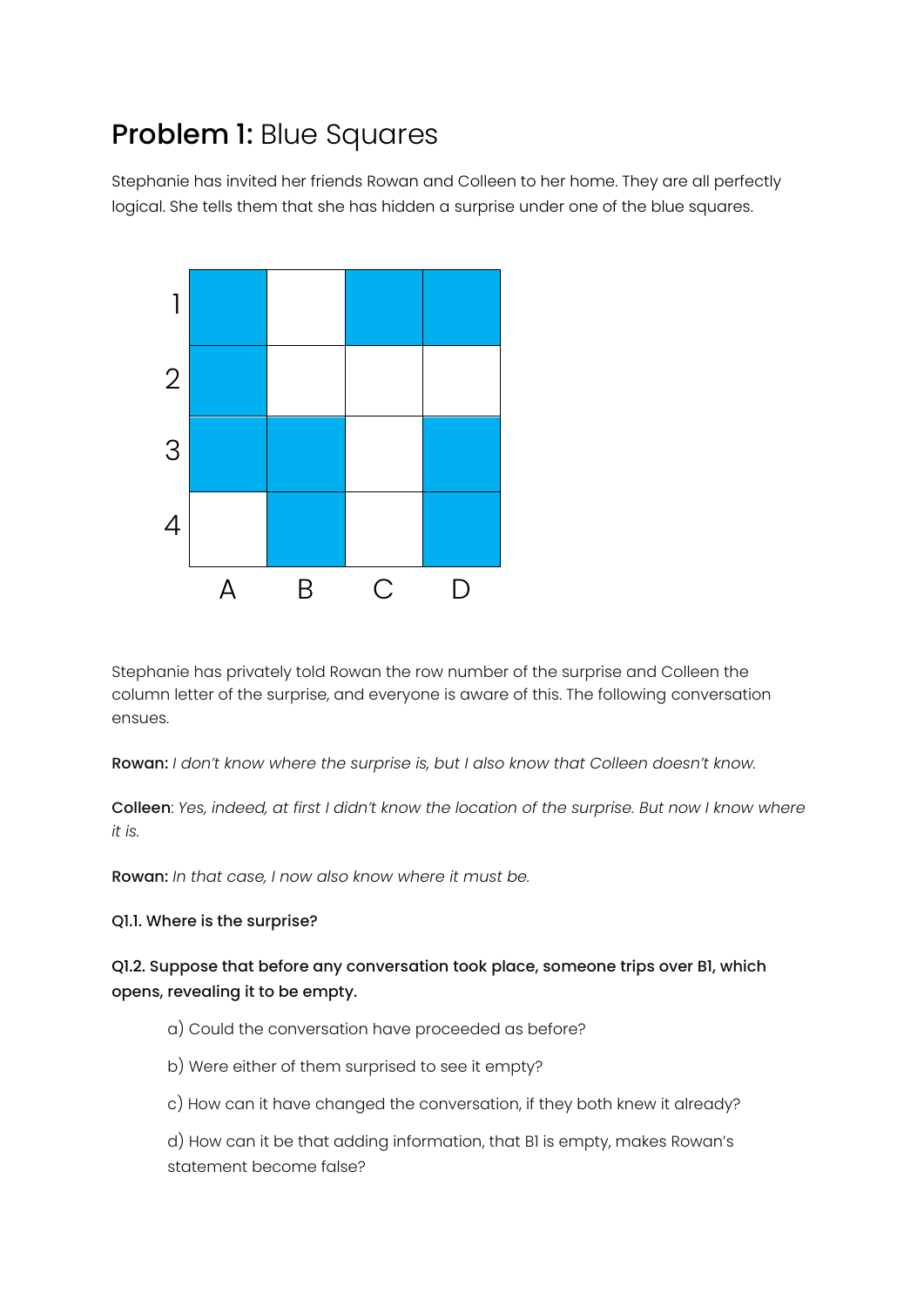### Problem 2: What time is it in Tallinn?

*Tallinn is the capital of Estonia, where about 1 million people speak Estonian, a non-Indo-European language closely related to Finnish.* 

The following expressions show how to tell the time in Estonian:



Here are some numbers in English and Estonian:



Q2.1. Translate the following times into Estonian:

- (a) 8:45
- $(b)$  4:15
- (c) 11:30
- (d) 7:05
- (e) 12:30

#### Q2.2. Translate the following Estonian words into digital times:

- (a) Kakskümmend viis minutit üheksa läbi
- (b) Veerand neli
- (c) Pool kolm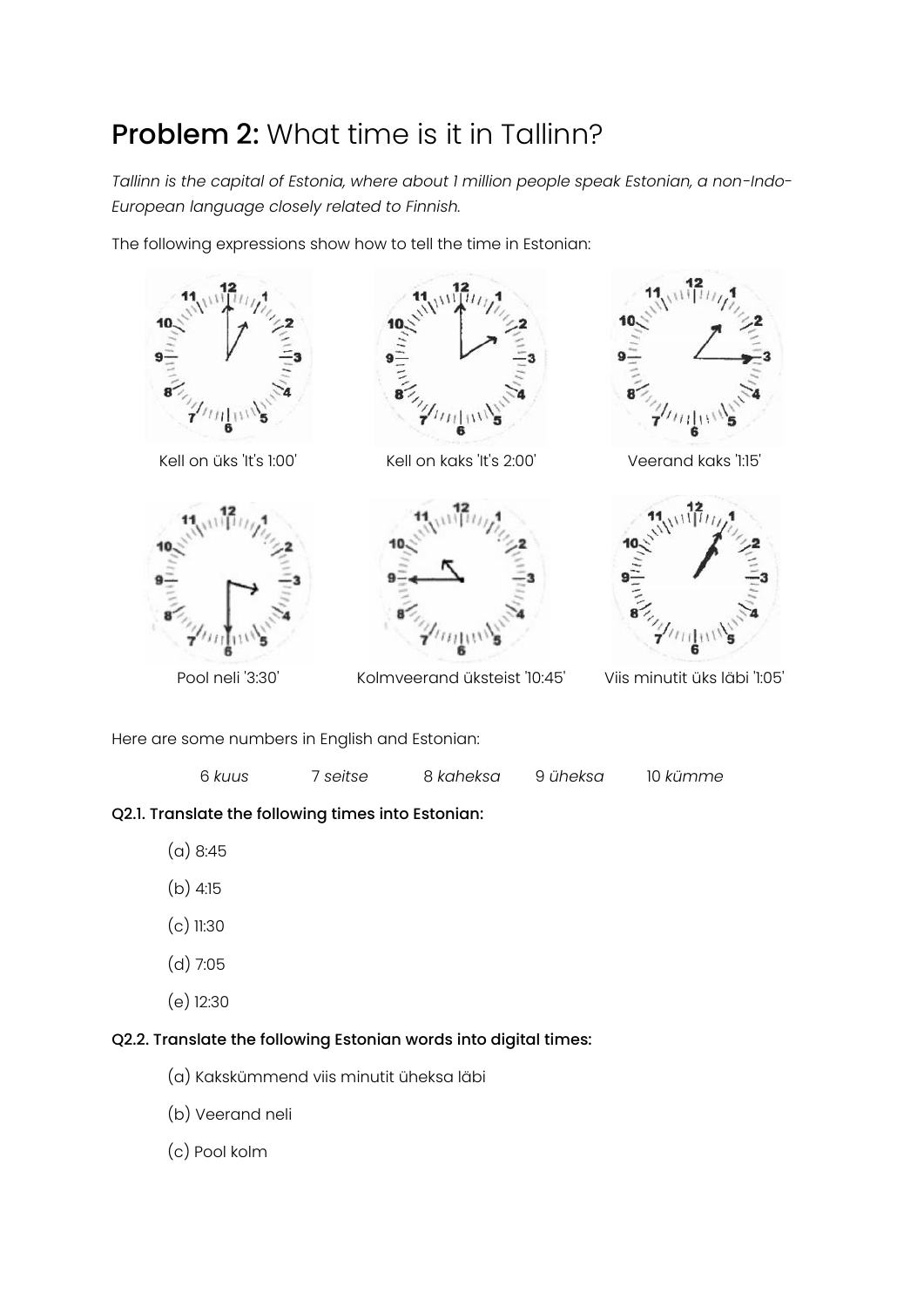- (d) Kolmveerand kaksteist
- (e) Kolmkümmend viis minutit kuus läbi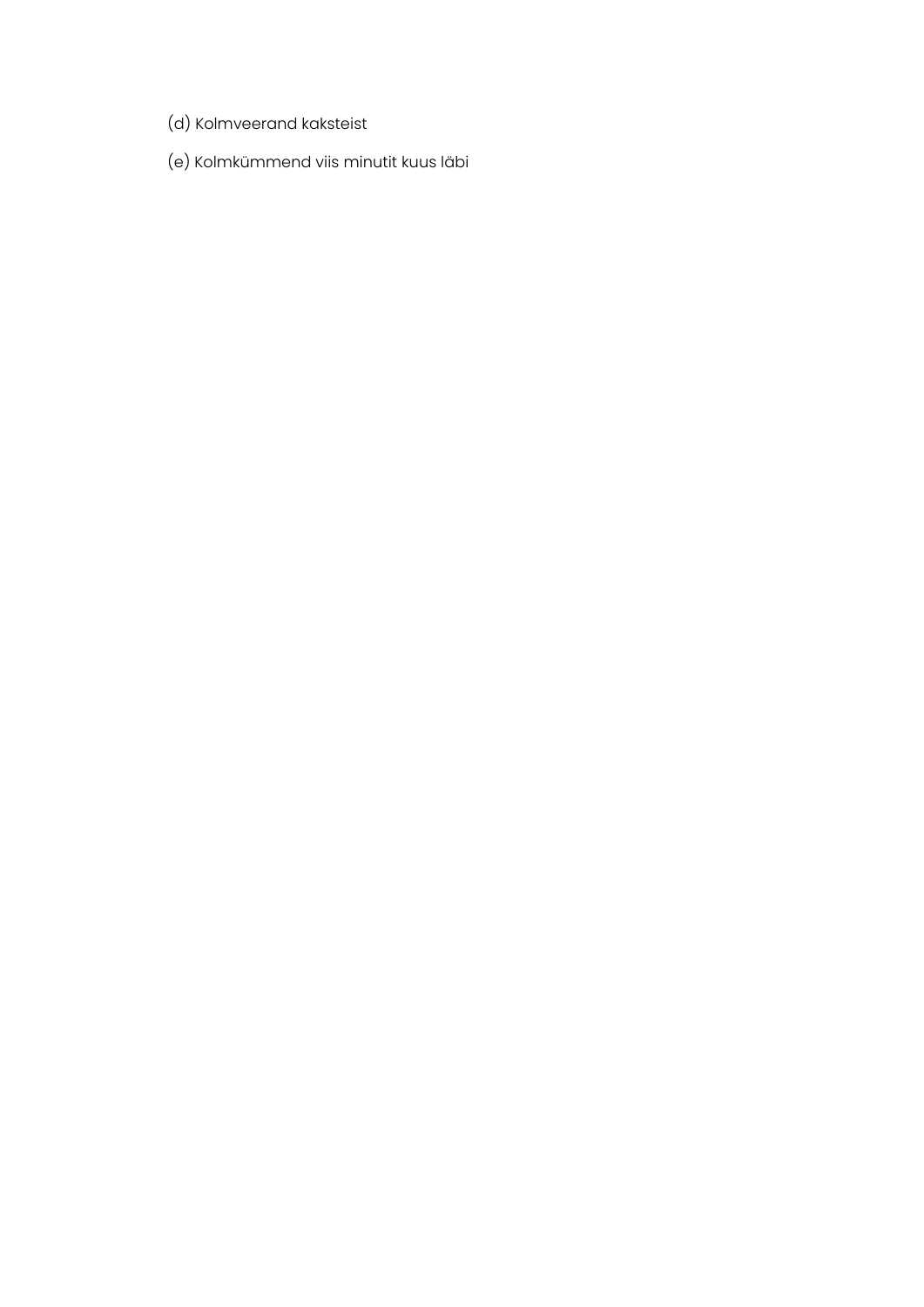### Problem 3: Curved Square

A square of side length 1 has an arc of radius 1 drawn from each of its corners, as in the following diagram. The arcs intersect inside the square at four points, to create the shaded region.



Q3.1. What is the area of the largest square that can be completely contained within the shaded region? Is this a good estimate of the actual shaded area?

Q3.2. What is the exact area of the central shaded region? How does this compare to your estimate?

Q3.3. Can you find more than one method to work out the exact area?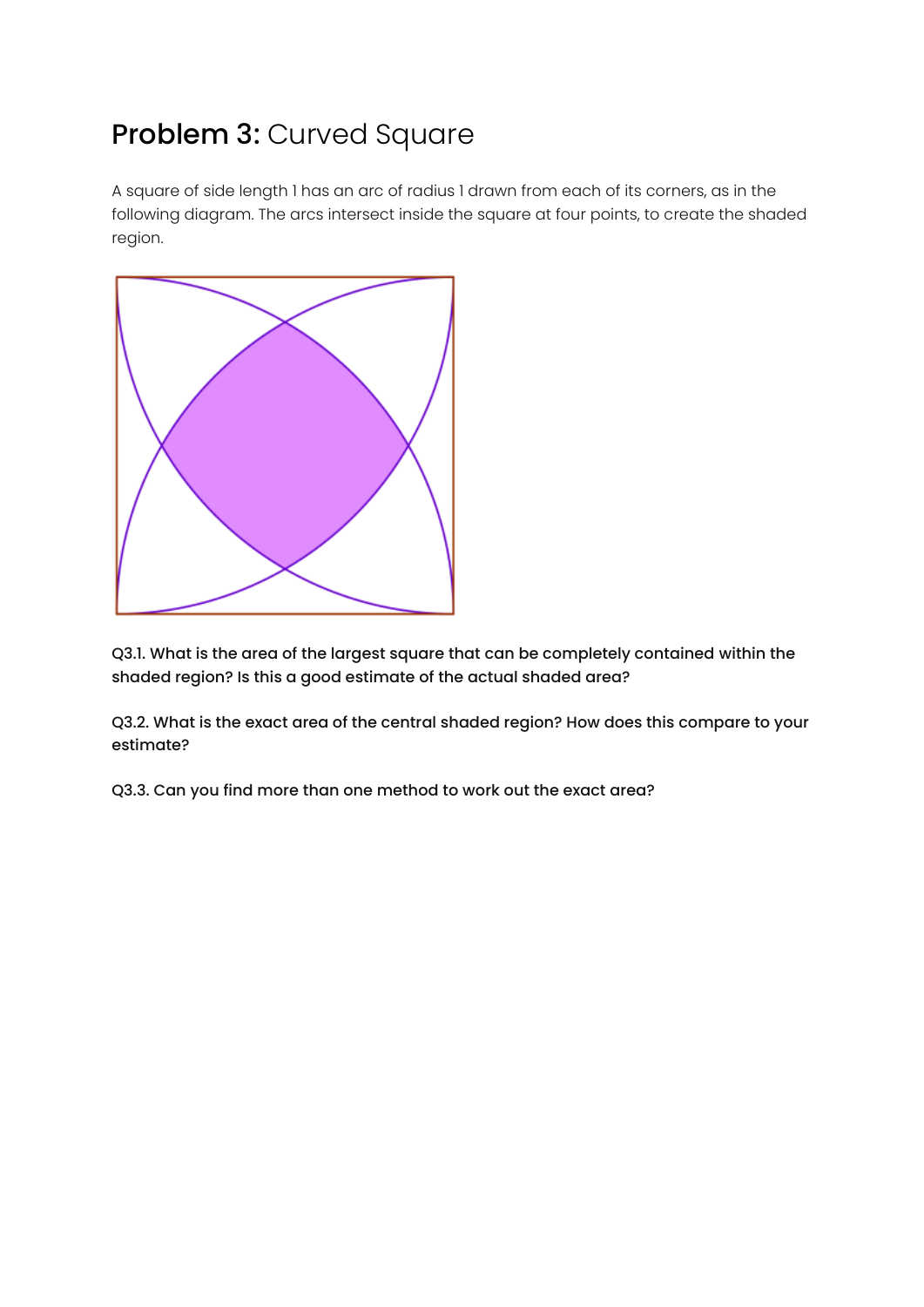## Problem 4: Waste and Recycling

This problem looks at how much waste we produce in the UK and how much we recycle in various ways.

Look at the statements in the table below, and use them to answer the following questions:

#### Q4.1. How many plastic bottles does the family use each week, on average?

### Q4.2. How much of the family's recycling (in weight) is made up of other materials?

| Half of the weight of the family's plastic<br>waste is bottles.                                                            | 275 thousand tonnes of plastic are used to<br>make bottles in the UK each year.                                   |
|----------------------------------------------------------------------------------------------------------------------------|-------------------------------------------------------------------------------------------------------------------|
| The family also recycle garden waste.                                                                                      | Garden waste makes up 40% of the total<br>weight of their recycled waste.                                         |
| As well as plastic, paper and card<br>packaging, glass, aluminium and garden<br>waste, the family recycle other materials. | 'Residual waste' means waste which is not<br>recycled.                                                            |
| 15 million plastic bottles are made each<br>day in the UK.                                                                 | There are about 65 million people in the UK.                                                                      |
| Each glass jar or bottle weights, on<br>average, 300g.                                                                     | Aluminium worth £36 million is thrown<br>away each year                                                           |
| There are four people in the family.                                                                                       | About half of the paper and card<br>produced in the UK is used to make<br>packaging.                              |
| 10 million tonnes of paper and cardboard<br>are used each year.                                                            | 45% of household waste is recycled.                                                                               |
| The family produces 40kg of plastic waste<br>each year.                                                                    | Residual waste per person is 275kg per<br>year.                                                                   |
| The family uses about 10 glass jars and<br>bottles each week.                                                              | The family recycles 90% of the glass bottles<br>and jars that they use.                                           |
| The family recycles all the aluminium cans<br>that they use.                                                               | The family recycle all the plastic bottles<br>that they use, but their other plastic waste<br>cannot be recycled. |
| The family recycles aluminium cans<br>weighing 500g each week.                                                             | The family recycles all of their paper and<br>card packaging.                                                     |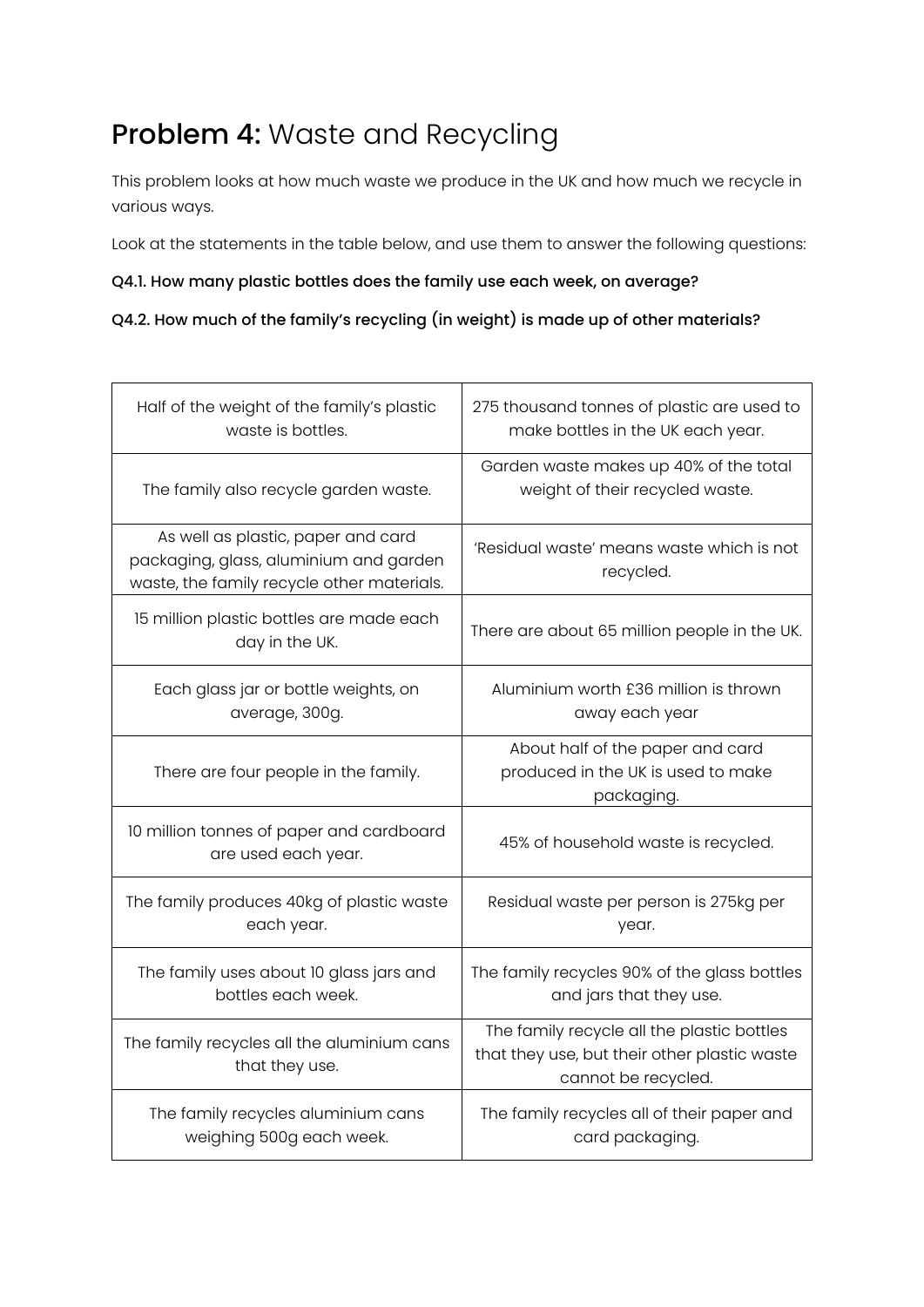### Problem 5: The Art of the Illusion

This puzzle consists of four optical illusions devised by the magician Matt Pritchard. He calls them 'perspec-tricks'. Each image is a photograph that seems to show something impossible.

None of the photographs has been digitally modified. What you see is exactly what the camera saw.

For each of the illusions, answer the following questions:

#### Q5.1. What is 'impossible' about this image?

#### Q5.2. How did the magician create this effect?

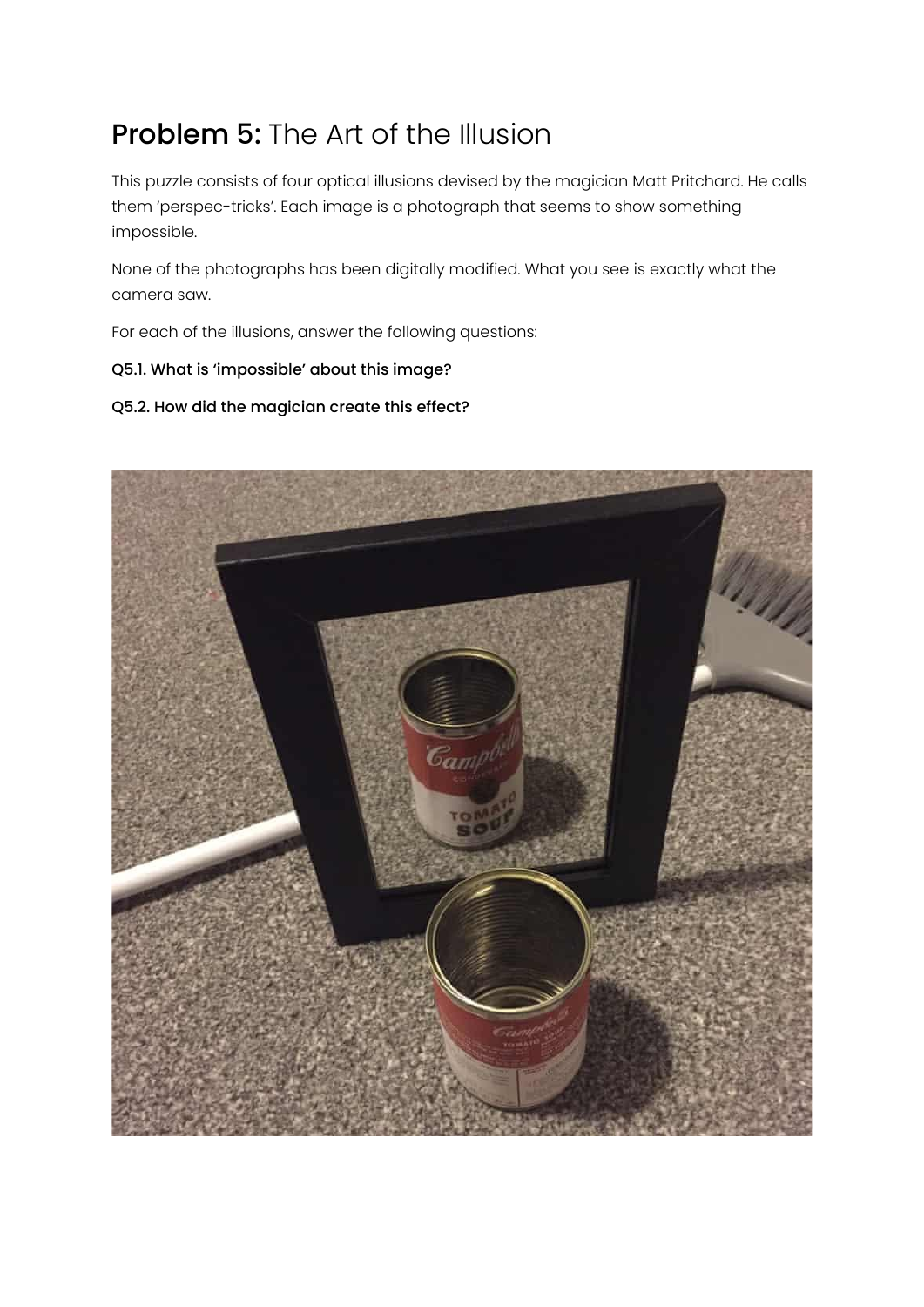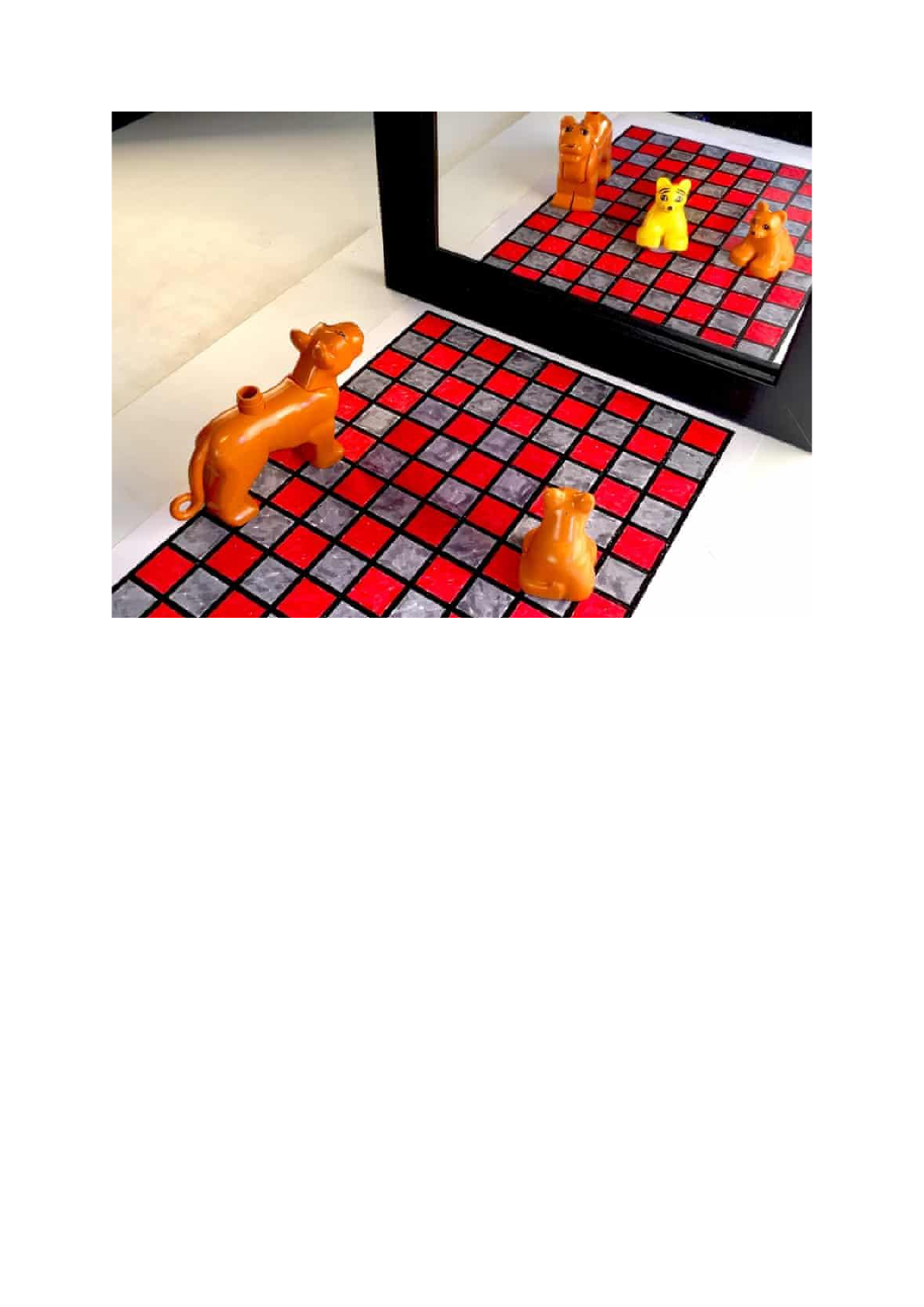